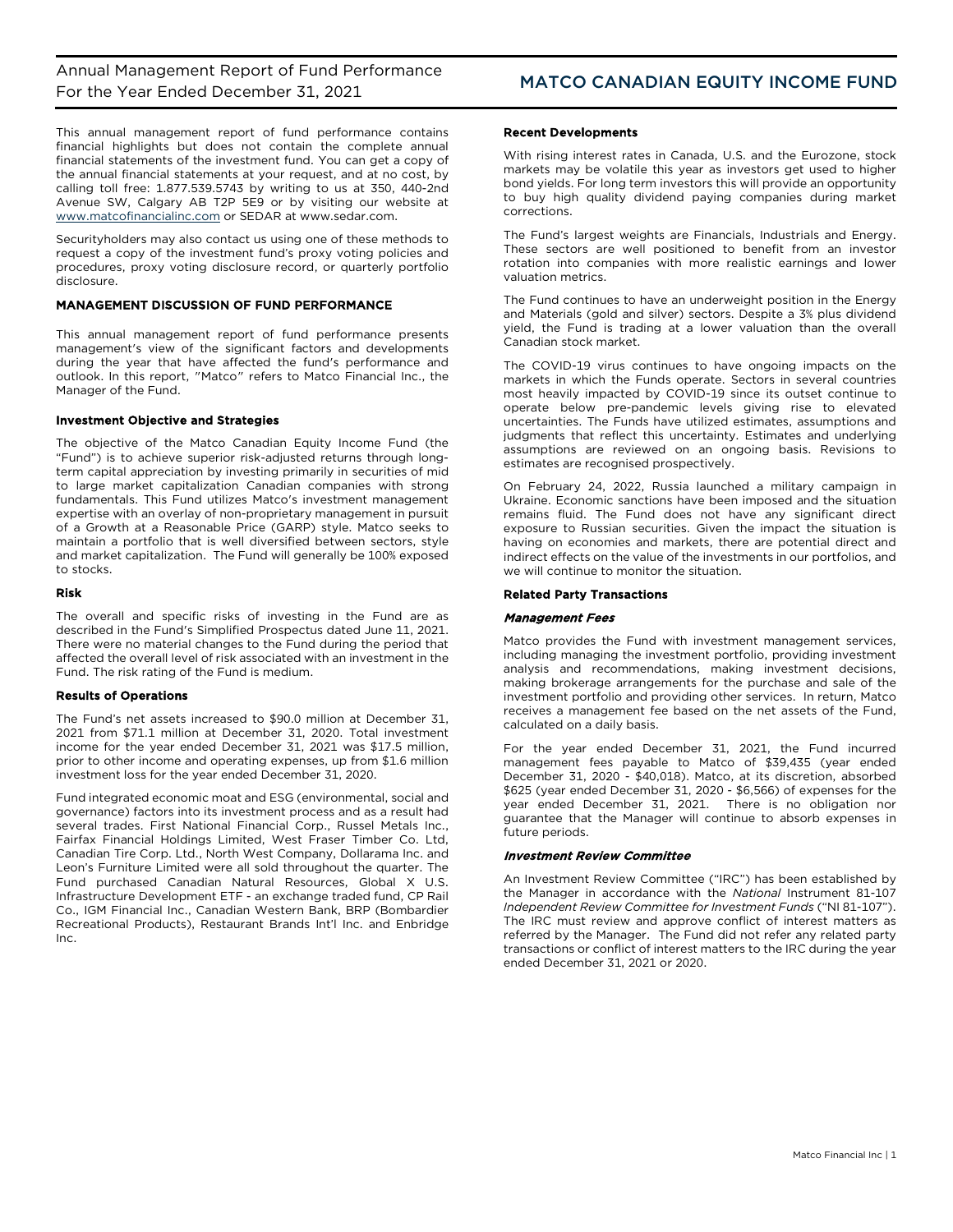# FINANCIAL HIGHLIGHTS

The following tables show selected key financial information about the Fund and are intended to help you understand the Fund's financial performance over the past five years.

# The Fund's Net Assets per Unit (1)(2)(3)(4)

| <b>SERIES A</b>                                                 | 2021        | 2020                     | 2019        | 2018        | 2017         | 2016         |
|-----------------------------------------------------------------|-------------|--------------------------|-------------|-------------|--------------|--------------|
| Net assets, beginning of period/year(1)(2)                      | 10.06       | 10.26                    | 9.44        | 11.47       | 11.08        | 9.97         |
|                                                                 |             |                          |             |             |              |              |
| Increase (decrease) from operations <sup>(2):</sup>             |             |                          |             |             |              |              |
| Total revenue                                                   | 0.36        | 0.37                     | 0.69        | 0.40        | 0.37         | 0.31         |
| Total expenses                                                  | (0.29)      | (0.27)                   | (0.27)      | (0.30)      | (0.23)       | (0.22)       |
| Net realized gains (losses)                                     | 0.76        | (1.06)                   | 0.02        | 0.62        | 0.56         | 0.56         |
| Net unrealized gains (losses)                                   | 1.39        | 0.71                     | 1.24        | (2.08)      | 0.20         | 0.14         |
| Total increase (decrease) from operations <sup>(2)</sup> :      | 2.22        | (0.25)                   | 1.68        | (1.36)      | 0.90         | 0.79         |
| Distributions <sup>(3)</sup> :                                  |             |                          |             |             |              |              |
| From net investment income (excluding dividends)                | (0.08)      | —                        | (0.21)      |             |              |              |
| From dividends                                                  |             | $\overline{\phantom{0}}$ | (0.36)      | (0.38)      | (0.33)       | (0.27)       |
| From capital gains                                              | (0.08)      | $\overline{\phantom{0}}$ | (0.28)      |             | (0.23)       |              |
| Total distributions:                                            | (0.16)      | $\qquad \qquad -$        | (0.85)      | (0.38)      | (0.56)       | (0.27)       |
| Net assets, end of period/year                                  | 12.09       | 10.06                    | 10.26       | 9.44        | 11.47        | 11.08        |
|                                                                 |             |                          |             |             |              |              |
| <b>Ratios and Supplemental Data</b>                             |             |                          |             |             |              |              |
| Total net asset value <sup>(4)(5)</sup>                         | \$18,223    | \$59,053                 | \$72,881    | \$71,167    | \$130,255    | \$136,831    |
| Number of shares outstanding(5)                                 | 1,507       | 5,869                    | 7.104       | 7,540       | 11,357       | 12,351       |
| Management expense ratio, including income taxes <sup>(6)</sup> | 1.96%       | 2.34%                    | 2.08%       | 1.96%       | 1.96%        | 1.96%        |
| Management expense ratio, excluding income taxes <sup>(6)</sup> | 1.96%       | 1.97%                    | 1.97%       | 1.96%       | 1.96%        | 1.96%        |
| Management expense ratio before absorptions <sup>(6)</sup>      | 1.96%       | 2.35%                    | 2.08%       | 1.96%       | 1.96%        | 1.96%        |
| Portfolio turnover rate <sup>(7)</sup>                          | 56.01%      | 88.72%                   | 51.65%      | 53.68%      | 49.80%       | 64.31%       |
| Trading expense ratio <sup>(8)</sup>                            | 0.07%       | 0.15%                    | 0.09%       | 0.12%       | 0.12%        | 0.13%        |
| Net asset value per share                                       | \$12.09     | \$10.06                  | \$10.26     | \$9.44      | \$11.47      | \$11.08      |
|                                                                 |             |                          |             |             |              |              |
| <b>SERIES F</b>                                                 | 2021        | 2020                     | 2019        | 2018        | 2017         | 2016         |
| Net assets, beginning of period/year(1)(2)                      | 10.14       | 10.28                    | 9.99        | 12.05       | 11.55        | 10.32        |
| Increase (decrease) from operations <sup>(2):</sup>             |             |                          |             |             |              |              |
| Total revenue                                                   | 0.39        | 0.38                     | 0.70        | 0.40        | 0.39         | 0.33         |
| <b>Total expenses</b>                                           | (0.19)      | (0.19)                   | (0.18)      | (0.19)      | (0.16)       | (0.15)       |
| Net realized gains (losses)                                     | 1.00        | (1.11)                   | 0.02        | 0.89        | 0.58         | 0.64         |
| Net unrealized gains (losses)                                   | 1.16        | 0.69                     | 1.28        | (2.42)      | 0.25         | 0.67         |
| Total increase (decrease) from operations <sup>(2)</sup> :      | 2.36        | (0.23)                   | 1.82        | (1.32)      | 1.06         | 1.49         |
|                                                                 |             |                          |             |             |              |              |
| Distributions <sup>(3)</sup> :                                  |             |                          |             |             |              |              |
| From net investment income (excluding dividends)                | (0.22)      |                          | (0.21)      |             |              |              |
| From dividends                                                  |             | (0.02)                   | (0.38)      | (0.40)      | (0.34)       | (0.28)       |
| From capital gains                                              | (0.08)      |                          | (0.30)      |             | (0.24)       |              |
| Total distributions:                                            | (0.30)      | (0.02)                   | (0.89)      | (0.40)      | (0.58)       | (0.28)       |
| Net assets, end of period/year                                  | 12.14       | 10.14                    | 10.28       | 9.99        | 12.05        | 11.55        |
| <b>Ratios and Supplemental Data</b>                             |             |                          |             |             |              |              |
| Total net asset value(4)(5)                                     | \$3,901,509 | \$3,399,578              | \$4,930,883 | \$7,809,396 | \$23,584,776 | \$21,019,238 |
| Number of shares outstanding(5)                                 | 321,476     | 335,217                  | 479,755     | 781,596     | 1,956,976    | 1,819,627    |
| Management expense ratio, including income taxes <sup>(6)</sup> | 1.20%       | 1.59%                    | 1.33%       | 1.22%       | 1.20%        | 1.21%        |
| Management expense ratio, excluding income taxes <sup>(6)</sup> | 1.20%       | 1.22%                    | 1.22%       | 1.22%       | 1.20%        | 1.21%        |
| Management expense ratio before absorptions <sup>(6)</sup>      | 1.20%       | 1.60%                    | 1.33%       | 1.22%       | 1.20%        | 1.21%        |
| Portfolio turnover rate(7)                                      | 56.01%      | 88.72%                   | 51.65%      | 53.68%      | 49.80%       | 64.31%       |
| Trading expense ratio <sup>(8)</sup>                            | 0.07%       | 0.15%                    | 0.09%       | 0.12%       | 0.12%        | 0.13%        |
| Net asset value per share                                       | \$12.14     | \$10.14                  | \$10.28     | \$9.99      | \$12.05      | \$11.55      |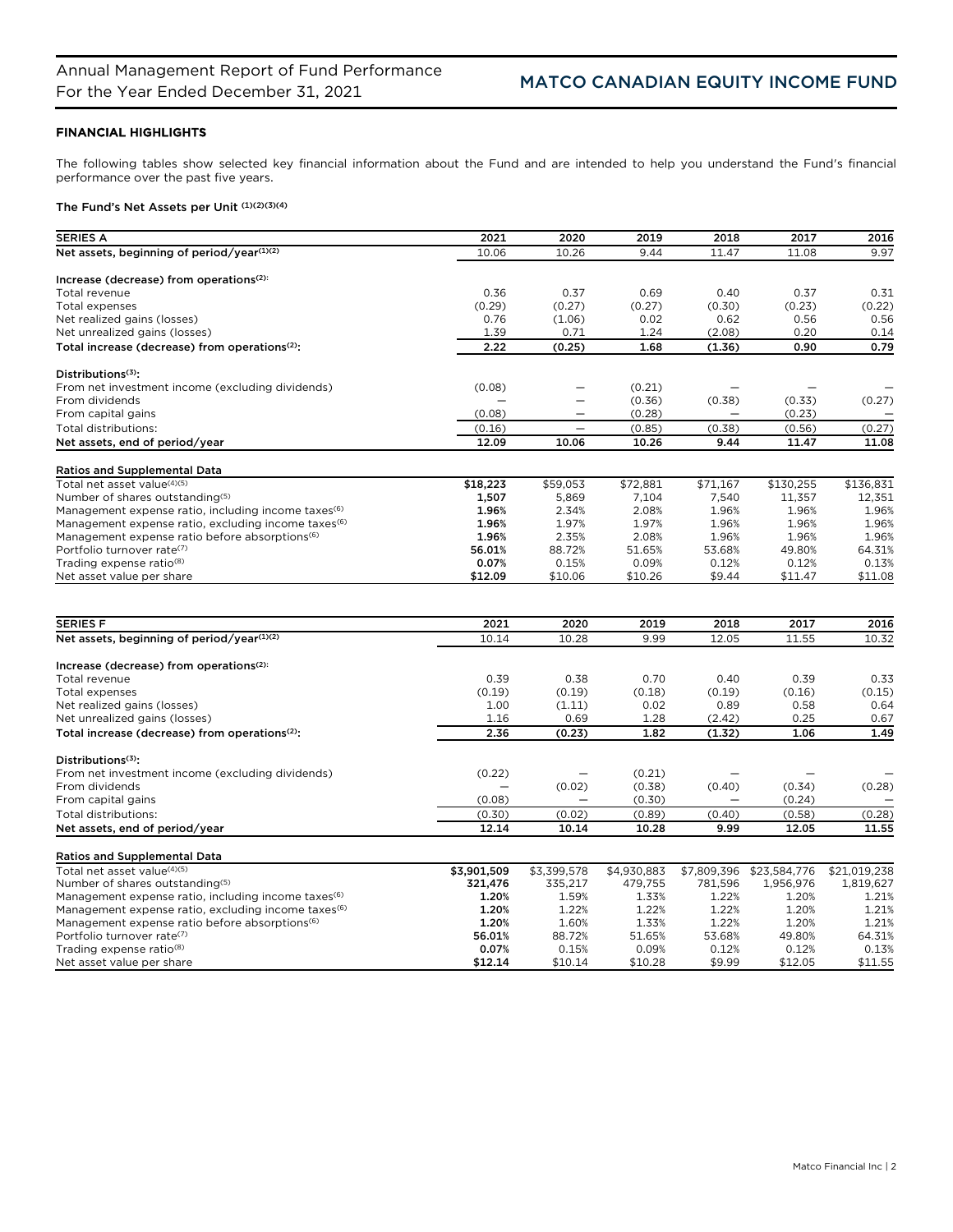| <b>SERIES N</b>                                                 |              |              | 2019         | 2018         |              |              |
|-----------------------------------------------------------------|--------------|--------------|--------------|--------------|--------------|--------------|
| Net assets, beginning of period/year(1)(2)                      |              |              | 8.56         |              |              |              |
|                                                                 |              |              |              |              |              |              |
| Increase (decrease) from operations $(2)$ :                     |              |              |              |              |              |              |
| Total revenue                                                   |              |              | 0.70         | 0.56         |              |              |
| Total expenses                                                  |              |              | (0.10)       | (0.09)       |              |              |
| Net realized gains (losses)                                     |              |              | 0.02         | (1.04)       |              |              |
| Net unrealized gains (losses)                                   |              |              | 1.16         | 0.12         |              |              |
| Total increase (decrease) from operations <sup>(2)</sup> :      |              |              | 1.78         | (0.45)       |              |              |
| Distributions <sup>(3)</sup> :                                  |              |              |              |              |              |              |
| From net investment income (excluding dividends)                |              |              | (0.24)       |              |              |              |
| From dividends                                                  |              |              | (0.36)       | (0.34)       |              |              |
| From capital gains                                              |              |              | (0.25)       |              |              |              |
| Total distributions:                                            |              |              | (0.85)       | (0.34)       |              |              |
| Net assets, end of period/year                                  |              |              |              | 8.56         |              |              |
| <b>Ratios and Supplemental Data</b>                             |              |              |              |              |              |              |
| Total net asset value <sup>(4)(5)</sup>                         |              |              | $$-$         | \$1,293      |              |              |
| Number of shares outstanding(5)                                 |              |              |              | 151          |              |              |
| Management expense ratio, including income taxes <sup>(6)</sup> |              |              | 0.70%        | 0.62%        |              |              |
| Management expense ratio, excluding income taxes <sup>(6)</sup> |              |              | 0.56%        | 0.62%        |              |              |
| Management expense ratio before absorptions <sup>(6)</sup>      |              |              | 1,384.48%    | 7,962.49%    |              |              |
| Portfolio turnover rate <sup>(7)</sup>                          |              |              | 51.65%       | 53.68%       |              |              |
| Trading expense ratio <sup>(8)</sup>                            |              |              | 0.09%        | 0.12%        |              |              |
| Net asset value per share                                       |              |              | \$—          | \$8.56       |              |              |
|                                                                 |              |              |              |              |              |              |
| <b>SERIES O</b>                                                 | 2021         | 2020         | 2019         | 2018         | 2017         | 2016         |
| Net assets, beginning of period/year(1)(2)                      | 10.22        | 10.28        | 11.64        | 13.89        | 13.19        | 11.66        |
|                                                                 |              |              |              |              |              |              |
| Increase (decrease) from operations <sup>(2):</sup>             |              |              |              |              |              |              |
| Total revenue                                                   | 0.40         | 0.37         | 0.69         | 0.51         | 0.46         | 0.37         |
| Total expenses                                                  | (0.03)       | (0.06)       | (0.04)       | (0.03)       | (0.04)       | (0.04)       |
| Net realized gains (losses)                                     | 1.08         | (1.10)       | 0.02         | 0.49         | 0.66         | 0.72         |
| Net unrealized gains (losses)                                   | 0.97         | 0.52         | 1.07         | (2.72)       | 0.40         | 0.97         |
| Total increase (decrease) from operations <sup>(2)</sup> :      | (0.27)       | (0.27)       | 1.74         | (1.75)       | 1.48         | 2.02         |
| Distributions $(3)$ :                                           |              |              |              |              |              |              |
| From net investment income (excluding dividends)                | (0.34)       |              | (0.24)       |              |              |              |
| From dividends                                                  |              | (0.05)       | (0.44)       | (0.46)       | (0.40)       | (0.32)       |
| From capital gains                                              | (0.08)       |              | (0.35)       |              | (0.28)       |              |
| Total distributions:                                            | (0.42)       | (0.05)       | (1.03)       | (0.46)       | (0.68)       | (0.32)       |
| Net assets, end of period/year                                  | 12.23        | 10.22        | 10.28        | 11.64        | 13.89        | 13.19        |
|                                                                 |              |              |              |              |              |              |
| <b>Ratios and Supplemental Data</b>                             |              |              |              |              |              |              |
| Total net asset value(4)(5)                                     | \$86,124,814 | \$67,718,730 | \$82,799,523 | \$67,829,516 | \$79,825,309 | \$63,968,584 |
| Number of shares outstanding(5)                                 | 7,044,686    | 6,628,953    | 8,058,012    | 5,827,929    | 5,747,073    | 4,851,116    |
| Management expense ratio, including income taxes <sup>(6)</sup> | 0.15%        | 0.54%        | 0.28%        | 0.17%        | 0.15%        | 0.16%        |
| Management expense ratio, excluding income taxes <sup>(6)</sup> | 0.15%        | 0.18%        | 0.17%        | 0.17%        | 0.15%        | 0.16%        |
| Management expense ratio before absorptions <sup>(6)</sup>      | 0.15%        | 0.55%        | 0.28%        | 0.17%        | 0.15%        | 0.16%        |
| Portfolio turnover rate(7)                                      | 56.01%       | 88.72%       | 51.65%       | 53.68%       | 49.80%       | 64.31%       |
| Trading expense ratio <sup>(8)</sup>                            | 0.07%        | 0.15%        | 0.09%        | 0.12%        | 0.12%        | 0.13%        |
| Net asset value per share                                       | \$12.23      | \$10.22      | \$10.28      | \$11.64      | \$13.89      | \$13.19      |

(1) This information is derived from the Fund's audited annual financial statements. Per share amounts are for the periods for increases (decreases) and points in time for distributions, as applicable, and are not intended to be a reconciliation of opening and closing net assets.

(2) Net assets and distributions are based on the actual number of shares outstanding at the relevant time. The increase (decrease) from operations is based on the weighted average number of shares outstanding over the financial period.

(3) Distributions were paid in cash/reinvested in additional shares of the Fund, or both.

(4) The information is prepared in accordance with IFRS which uses the last trade price for investments that are traded in an active market where quoted prices are readily and regularly available. For investments that are not traded in an active market, the Fund uses valuation techniques that maximize the use of relevant observable inputs and minimize the use of unobservable inputs.

(5) This information is provided as at the year shown, as applicable, except for Series N results for 2018 which are from inception February 6, 2018 through December 31, 2018.

(6) Management expense ratio is based on total expenses for the stated period and is expressed as an annualized percentage of daily average net asset value during the year/ period.

(7) The Fund's portfolio turnover rate indicates how actively the Fund's portfolio advisor manages its portfolio investments. A portfolio turnover rate of 100% is equivalent to the Fund buying and selling all of the securities in its portfolio once in the course of the period. The higher a fund's portfolio turnover rate in a period, the greater the trading costs payable by the fund in the period, and the greater the chance of an investor receiving taxable capital gains in the period. There is not necessarily a relationship between a high turnover rate and the performance of a fund.

(8) The trading expense ratio represents total commissions and other portfolio transaction costs expressed as an annualized percentage of daily average net assets during the year/ period.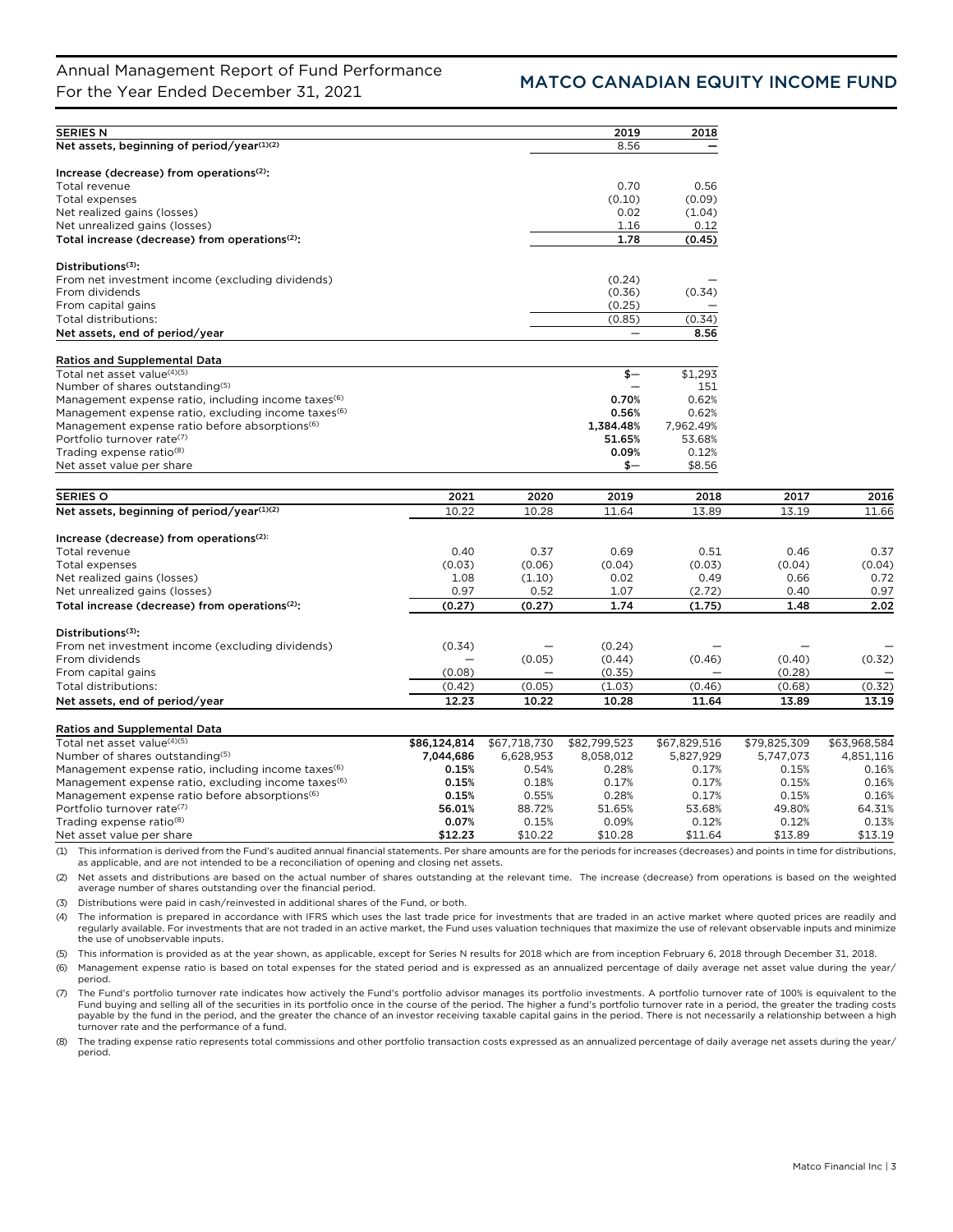## Management Fees

The annual management fee rates, exclusive of sales taxes, are 1.75%, 1.00% and 0.50% for Series A, F and N respectively. No management fees are charged directly to Series O.

During the year ended December 31, 2021, management fees totaled \$39,435 (year ended December 31, 2020 - \$40,018). Included in liabilities at December 31, 2021 is \$3,228 (December 31, 2020 - \$3,182) in respect of these fees.

All management fees paid by Series F and N were applied to cover portfolio management and other services provided to the Fund by the Manager. No such fees were used to pay for external portfolio advisory fees, trailing or other sales commissions. Of management fees paid on Series A, 57.14% were used to pay for trailing and other dealer sales commissions, the remaining 42.86% covered portfolio management and other services provided to the Fund by the Manager.

## PAST PERFORMANCE

This section shows how the Fund has performed in the past. The performance information shown assumes that all distributions made by the investment fund in the periods shown were reinvested in additional securities of the Fund. The performance information does not take into account: sales, redemption, and distribution or other optional charges, that would have reduced returns or performance. The past performance of the Fund is not necessarily an indication of how it will perform in the future.

## Year-By-Year Returns

The bar charts that follow show the performance of each series of the Fund for the ten most recently completed financial years. The charts show, in percentage terms, how an investment made on January 1 would have increased or decreased by December 31st of the fiscal year (except 2018 as noted below).



\*Series N returns for 2018 is from inception February 6, 2018 to December 31, 2018 and for 2019 is from January 1, 2019 through liquidation December 26, 2019.

## Annual Compound Returns

|                              | Series A | <b>Series F</b> | <b>Series N</b> | Series O                 | Benchmark* |
|------------------------------|----------|-----------------|-----------------|--------------------------|------------|
| 1 Year <sup>+</sup>          | 21.8%    | 22.8%           |                 | 24.1%                    | 26.5%      |
| 3 Year                       | 12.0%    | 12.8%           |                 | 14.0%                    | 18.0%      |
| 5 Year                       | 5.5%     | 6.3%            |                 | 7.4%                     | 10.3%      |
| 10 Year                      | 6.6%     | .4%             |                 | 8.6%                     | 9.2%       |
| Since Inception <sup>+</sup> |          | -               | 3.5%            | $\overline{\phantom{a}}$ | 9.4%       |

\*The Benchmark is iShares Core S&P/TSX Capped Composite Index ETF. Given Matco's private client investor base, who often look at ETFs as a substitute for active investment solutions, the ETF better fulfills the investable portion of the benchmark suitability criteria. Matco has chosen to be consistent across all mandates by benchmarking against ETFs for this reason.

+Since inception values are only reported for Series N as all other series have more than 10 years of available data. Since inception values for Series N are from February 6, 2018 to December 26, 2019.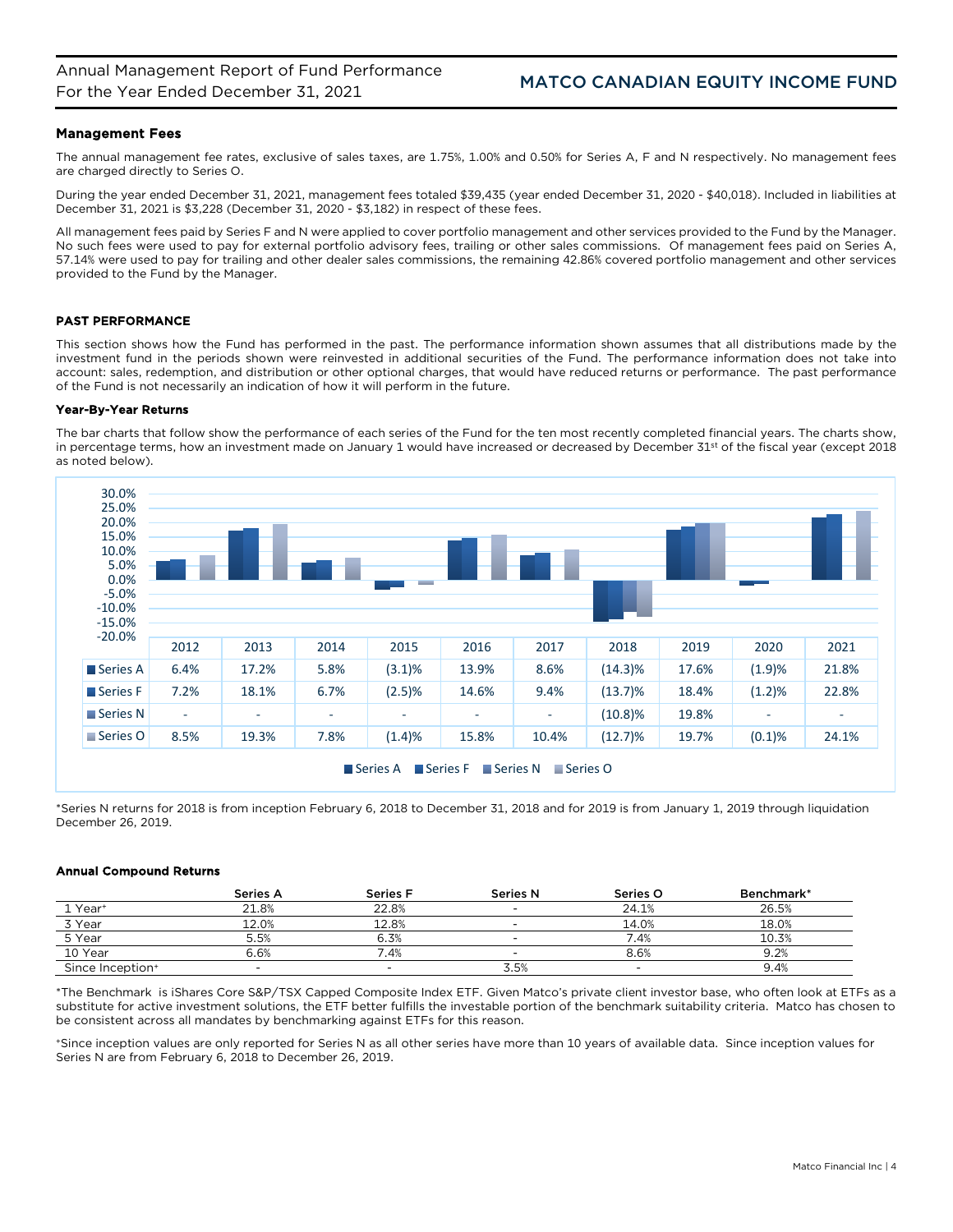# SUMMARY OF INVESTMENT PORTFOLIO

| <b>Sector Allocation</b>       | % of Net Asset Value |
|--------------------------------|----------------------|
| Financials                     | 26.0                 |
| Energy                         | 11.7                 |
| Industrials                    | 10.0                 |
| Consumer Discretionary         | 9.2                  |
| <b>Consumer Staples</b>        | 8.8                  |
| Materials                      | 8.8                  |
| <b>Communication Services</b>  | 8.5                  |
| Information Technology         | 5.9                  |
| <b>Equity Funds</b>            | 3.6                  |
| Utilities                      | 3.2                  |
| Cash                           | 3.8                  |
| Other Net Assets (Liabilities) | 0.5                  |

| Top 25 Holdings                            | % of Net Asset Value |
|--------------------------------------------|----------------------|
| <b>Bank of Montreal</b>                    | 3.9%                 |
| Canadian National Railway Co.              | 3.8%                 |
| National Bank of Canada                    | 3.7%                 |
| Global X US Infrastructure Development ETF | 3.6%                 |
| Constellation Software Inc.                | 3.5%                 |
| BRP Inc.                                   | 3.4%                 |
| Nutrien Ltd.                               | 3.5%                 |
| BCE Inc.                                   | 3.3%                 |
| Loblaw Cos Ltd.                            | 3.2%                 |
| AltaGas Ltd.                               | 3.2%                 |
| Canadian Natural Resources Ltd.            | 3.2%                 |
| Bank of Nova Scotia                        | 3.2%                 |
| Enbridge Inc.                              | 3.2%                 |
| CI Financial Corp.                         | 3.2%                 |
| Restaurant Brands International Inc.       | 3.2%                 |
| TFI International Inc.                     | 3.1%                 |
| Canadian Pacific Railway Ltd.              | 3.1%                 |
| Canadian Western Bank                      | 3.1%                 |
| The Toronto-Dominion Bank                  | 3.1%                 |
| IGM Financial Inc.                         | 3.1%                 |
| Metro Inc.                                 | 3.0%                 |
| Rogers Communications Inc.                 | 2.9%                 |
| Sun Life Financial Inc.                    | 2.7%                 |
| <b>CCL Industries Inc., Class B</b>        | 2.7%                 |
| TC Energy Corp.                            | 2.7%                 |
| <b>Total Net Asset Value</b>               | \$90.044.546         |

The summary of investment portfolio may change due to ongoing portfolio transactions of the investment fund. A quarterly update is available on our website at [www.matcofinancialinc.com](http://www.matcofinancialinc.com/) or can be requested by calling 1.877.539.5743 or by writing to us at 350, 440-2nd Avenue SW, Calgary AB T2P 5E9.